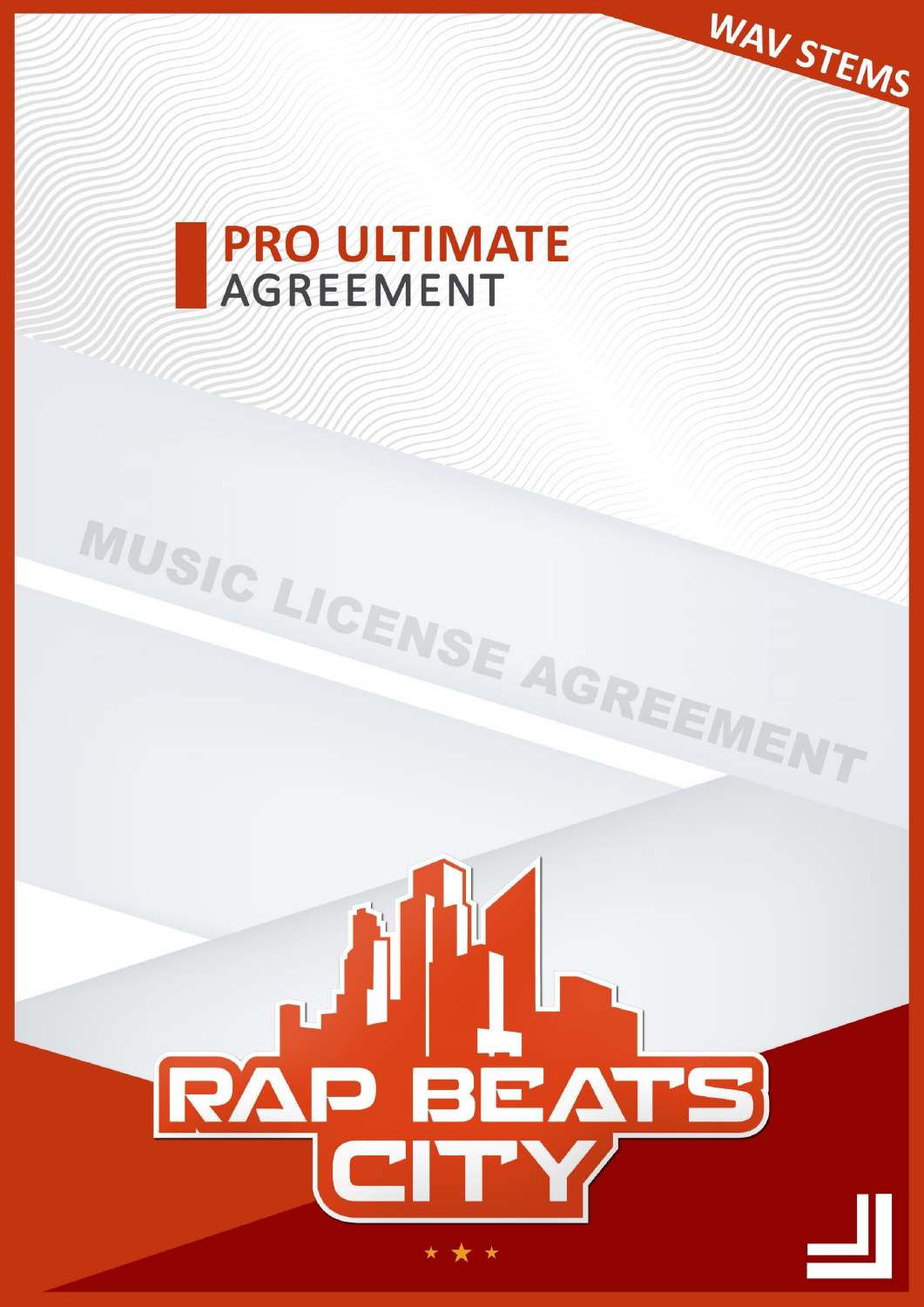| <b>Terms and Conditions</b>                                                                                   |                |
|---------------------------------------------------------------------------------------------------------------|----------------|
| "PRO Ultimate License"                                                                                        |                |
| This PRO Ultimate license agreement is made on<br>Monday, June 14, 2021 ("Effective Date")<br>by and between: |                |
| <b>John Doe</b>                                                                                               | <b>Address</b> |
| also professionally known as John Doe Music<br>(hereinafter referred to as the "Licensee")                    |                |
|                                                                                                               | and            |
| <b>K.A. Gosudarski</b>                                                                                        | <b>Address</b> |
| owner of RapBeatsCity.com online service<br>(hereinafter referred to as the "Licensor")                       |                |

Licensor warrants that it controls the mechanical rights in and to the copyrighted musical works entitled:

**TRACK TITLES (with PRS Codes)** 

 . **("Beat"**,**"Composition"**)

as of and prior to the date first written above.

The Beat(s), including the music thereof, was composed by **K.A.Gosudarski**  (a.k.a. **'Gosu'**) (hereinafter referred to as the **"Author"**)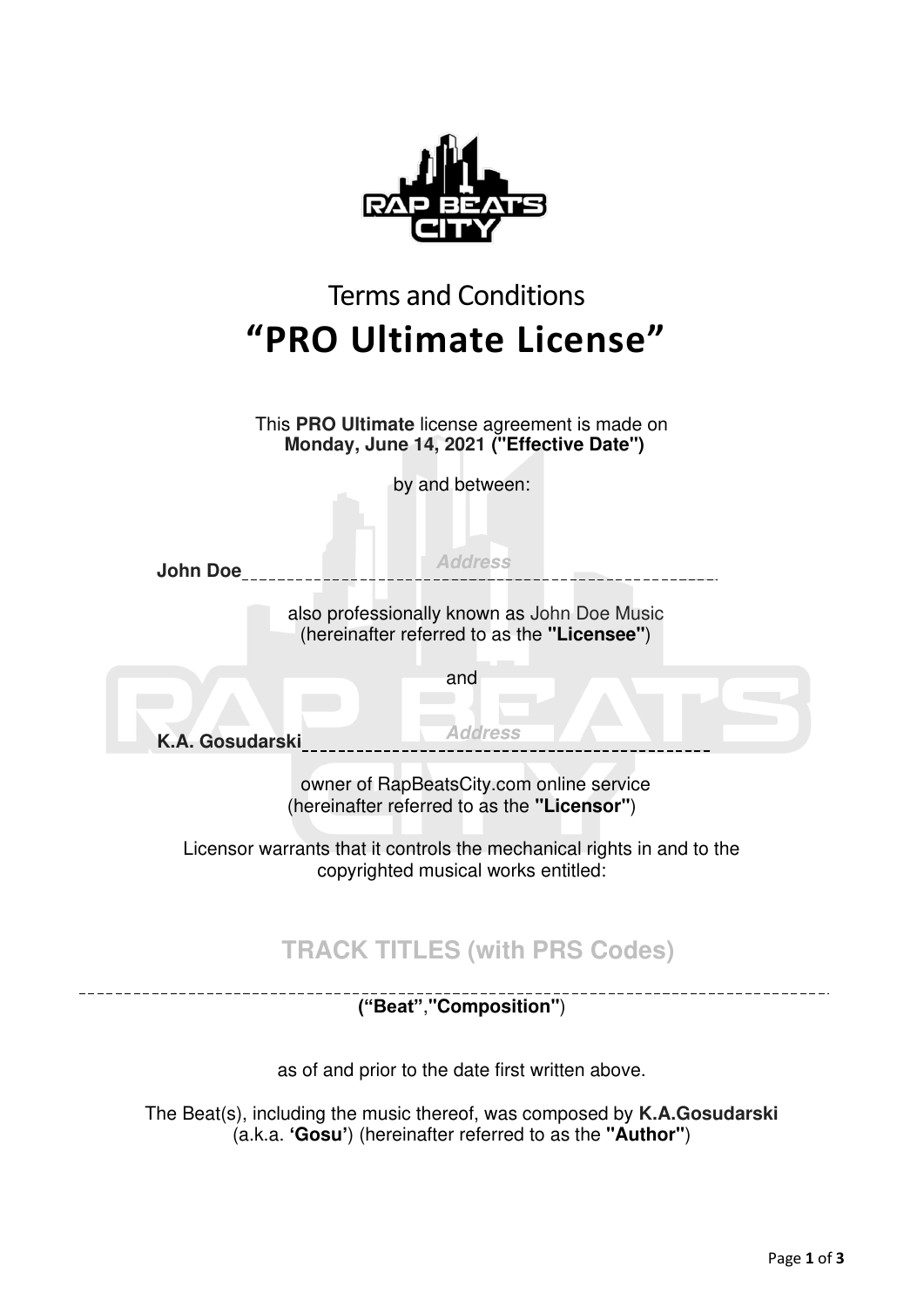## **1. License Fee.**

For and in consideration of the agreements set forth in this Agreement, Licensee agrees to pay Licensor the amount of PRICE: £\_\_\_\_\_\_\_\_\_. All licenses are non-refundable and **non-transferable**. The License Fee is a one-time payment for the rights granted to Licensee and this Agreement is not valid until the License Fee has been paid and is deposited on Licensor account.

• Due to the nature of digital products, once purchased, **returns/exchanges will not be accepted** on downloadable products. Any purchase is firm and final.

#### **2. Master Recording.**

In consideration for Licensee's payment for the License Fee, The Licensor hereby grants to Licensee a non-exclusive license (this **"License"**) to record vocal synchronization to the Composition partly or in its entirety and substantially in its original form **("New Song")**  Licensee **may create the New Song** by recording his/her written lyrics over the Composition.

## **3. Profitable Distribution.**

Buyer has the right to perform, record, reproduce, distribute, stream, and sell the New Song worldwide, royalty free. These rights are subject only to the limits described below.

- o Licensee shall be permitted to distribute **unlimited non-profit internet downloads**. Non-Profit live Performances and Non-Commercial Broadcasts have no limit.
- o Licensee can **earn up to fifty thousand** Great British Pounds **(£50,000 GBP) in mechanical royalties.**
- o **Distribution**: Buyer may distribute a maximum of **fifty thousand (50,000) units** of the New Song combining hard copies, digital copies, and digital downloads, including all units provided free and for non-profit use.
- **Streaming:** Buyer is authorized **five-hundred thousand (500,000) cumulative monetized audio streams** of the New Song on Spotify, Pandora, Apple Music and similar distribution services.

### **4. Performances & Royalties.**

- **Synchronization Rights:** The Licensor hereby grants limited synchronization rights for **one (1) music video** streamed online (YouTube, Vimeo, etc..) for up to **one million (1,000,000,000) monetized video streams** on all total sites.
- o **Broadcast Rights:** Licensee hereby has the right to Perform the Master Recording Commercially **and earn up unlimited amount in paid performances**. Licensee can broadcast via **unlimited radio stations.**
	- A separate synchronization license will need to be purchased for distribution of video to Television, Film or Video game. Synchronization of the Master Recording into any moving Visuals; TV, Film, and Games is prohibited.
	- Unlimited Free downloads and YouTube uploads with pictures is allowed.
- o **Live Performances:** Licensee is **allowed** to perform with the Beat **on paid live performances**.
- o **YouTube / Web Earning** and Monetization of the Master Recording is allowed up to **one million (1,000,000,000) cumulative views** on all sites.